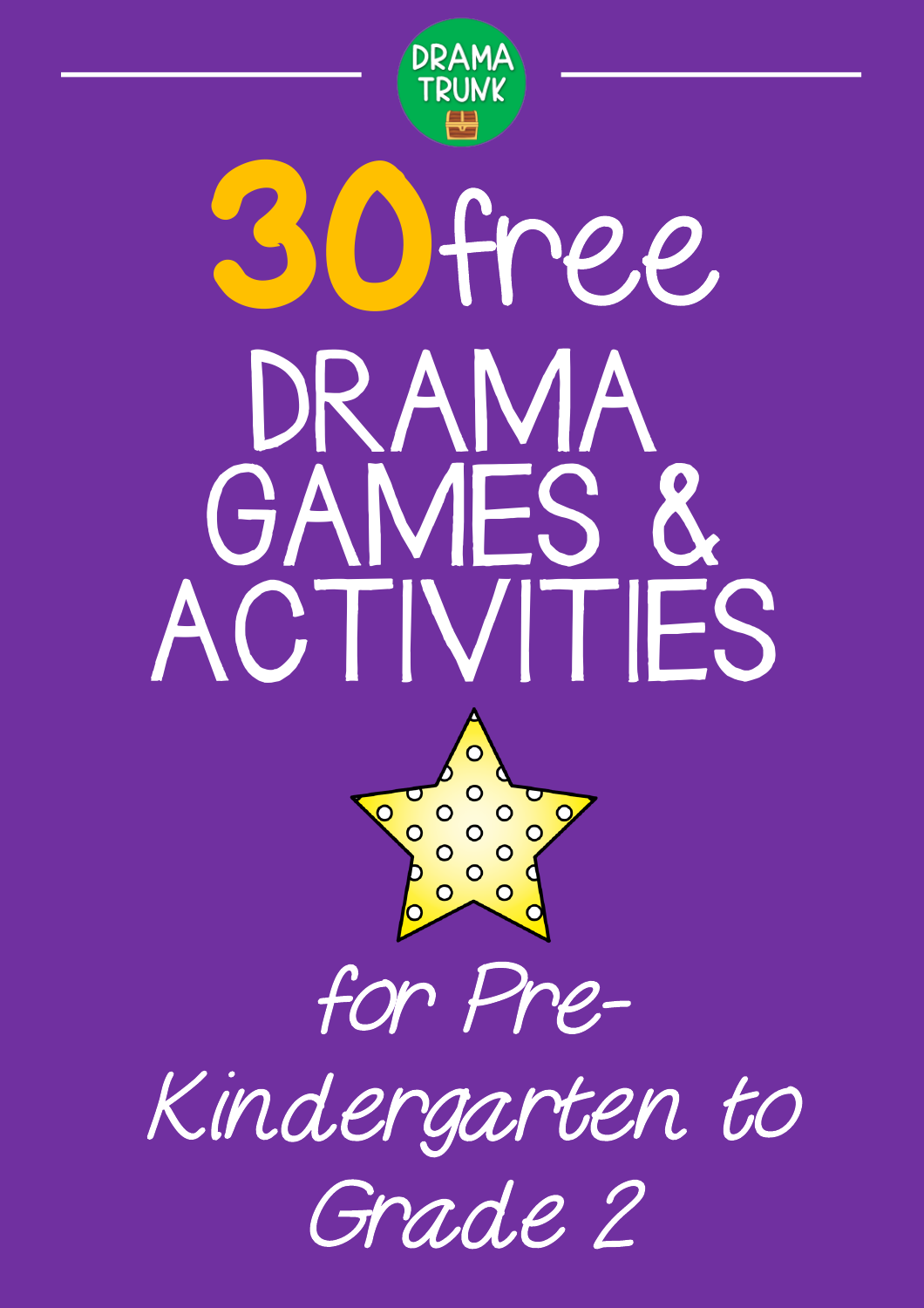## Mrs. B's DRAMA TRUNK

# <sup>31</sup> DRAMA GAMES +

## ACTIVITIES

For Pre-Kindergarten to Grade 2



## 3 NOSES

A fun physical warm up, promoting group cooperation

Students walk around the room. Teacher shouts out "3 noses" and the students must form groups with 3 touching noses. Call out different things for students to create groups with.

**Examples** (you can add in left or right to these also i.e. 10 left thumbs)

- 5 belly buttons
- 4 big toes
- 10 thumbs
- 3 ears
- 3 knees
- 4 elbows
- 2 cheeks

## 7 UP

A warm up to get students loosened up.

Useful for play rehearsals

In a circle, everyone counts to 7 while waving one arm up and down to the same rhythm as the counting. When the group reaches 7, do the same thing with the other arm, both legs, head and ankles (or whatever part of the body you want to warm up – make sure if you do the head, it is carefully). After the group has finished their sets of 7, do them all again, counting up to 6, then 5 and so on until the set is down to 1, 1, 1, 1, 1.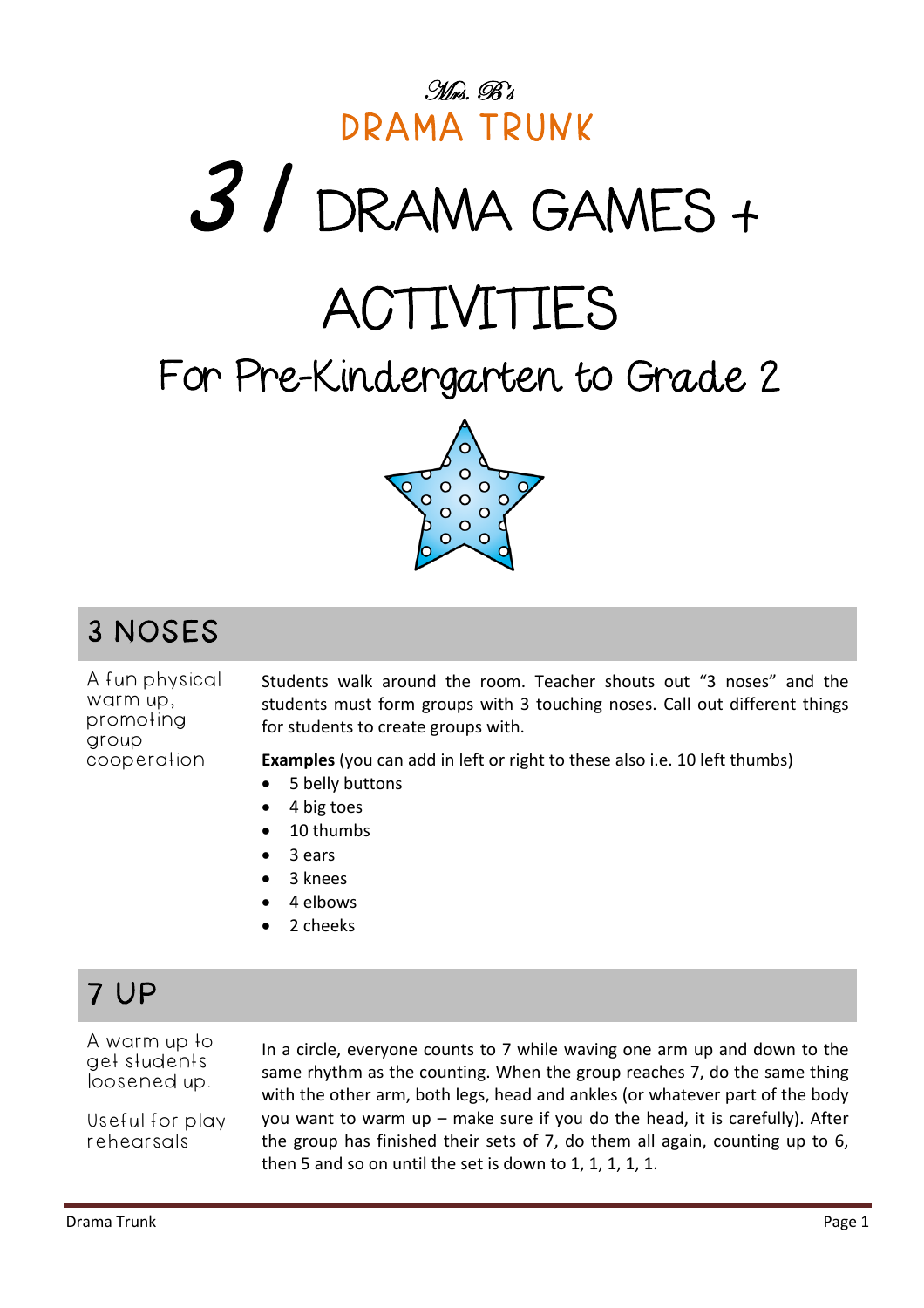## ALIEN, TIGER, COW

Warm up game encouraging the whole class to work together and build awareness of everyone else in the class

In a circle, teach and practice 3 actions/sounds

**ALIEN**: index fingers on head (like antenna's) and say "bleep bleep" **TIGER**: right hand forward making a clawing action and "roar" **COW**: hands on stomach with 2 fingers pointing out (like an udder), leaning forward and saying "moo"

On the teacher's cue, each student decides to become 1 of the 3 (either an alien, tiger or cow). The group with the least number of students is out and must sit in the middle of the circle (e.g. 10 aliens, 7 tigers and 5 cows – the cows would be out).

**Variation:** Also in a circle, the objective is for everyone to become the same thing at the same time. On the teacher's cue, students become either an alien, tiger or cow. Keep practicing until everyone is in sync – this won't happen straight away.

## ALPHABET CIRCLE

A good game for concentration and practicing ABC's at the same lime

In a circle, students try to get to the end of the alphabet. The teacher starts by "throwing" an "A" to a student. To begin with the letter should accompany a throwing/pointing action. The student then throws a "B" to someone else and so forth until the group reaches "Z". Try to go as fast as possible

- Split the group into 2 teams and have a competition to see who can get to the end of the alphabet first
- You can use a ball for this activity but pointing should be sufficient
- For more advanced classes, remove the throwing/pointing action and have students throw the letters with "eye contact" only
- You can switch the alphabet for numbers and see what you can count up to.

## ANIMAL MATCH

Use drama skills to act out animals and find matching pairs

Secretly give every student an animal, making sure there are at least 2 of each animal type. Direct students to act out a number of activities as their animal and to try and find other animals of their same kind.

#### **Example animal activities:**

- Catching / eating dinner
- Playing
- Fighting
- Sleeping
- Walking / running
- Grooming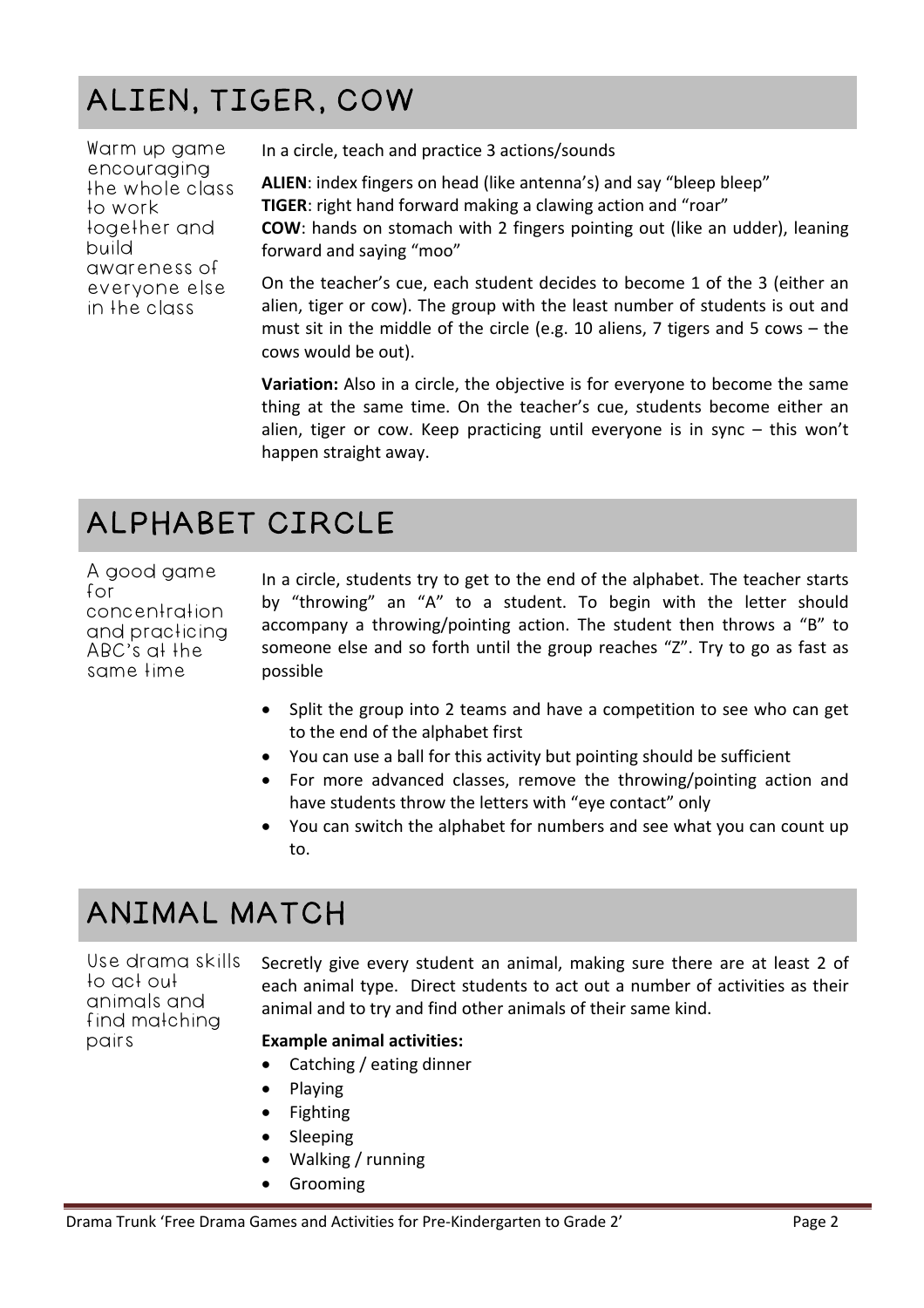**Check out Drama Trunk DRAMA ANIMALS for more animal themed drama activities and drama cards**

## APPLE, APPLE, APPLE

Technically not a drama game but a good warm up and concentration game

Students sit in a circle and the teacher allocates each child the name of a fruit (more than one student can be the same fruit and the teacher may write the fruits on the board to begin with. Use as many fruit types as you like).

One student stands in the middle of the circle and calls out the name of 1 fruit 3 times (e.g. *"apple apple apple"*). The students who are that type of fruit must shout out *"APPLE"* once before the student in the middle calls out the fruit type 3 times. If the students successfully interrupt the person in the middle before the person in the middle has finished saying *"apple apple apple"*, they stay where they are and the person in the middle must say a new fruit type 3 times.

If the person in the middle beats them and says *"apple apple apple"* before they have finished saying "*apple*" once, the student who was not quick enough replaces the person in the middle.

## ASSOCIATION WALKING

Students begin to use word associations in a fun way

This is a great activity for younger students to practice word associations. Students stand in a straight line. The teacher calls out various words (ice cream; dinner; Olympics; jungle animals etc...) and the students call out words that they can think of. For every word, students get to take a step. Instruct students not to take huge steps! When they reach one side of the room, they can then walk back (if you want to keep playing).

## BALL PASS MIME

A good circle activity to develop pantomime skills and interaction with mimed objects

In a circle, students pass a mimed ball to each other (only one ball at a time). Teacher starts the activity, showing the size of the ball. As the game progresses, teacher adds in additional instructions and students respond to the instructions as the game continues, catching and throwing the ball as if it has taken on the new characteristics.

- The ball becomes heavier and heavier (until it is really heavy)
- The ball becomes lighter and lighter (until it is really light)
- The ball becomes smaller (until it is tiny) (it may also be light or heavy and small)
- The ball becomes bigger and bigger (until it is huge) (and light or heavy)
- The ball becomes slippery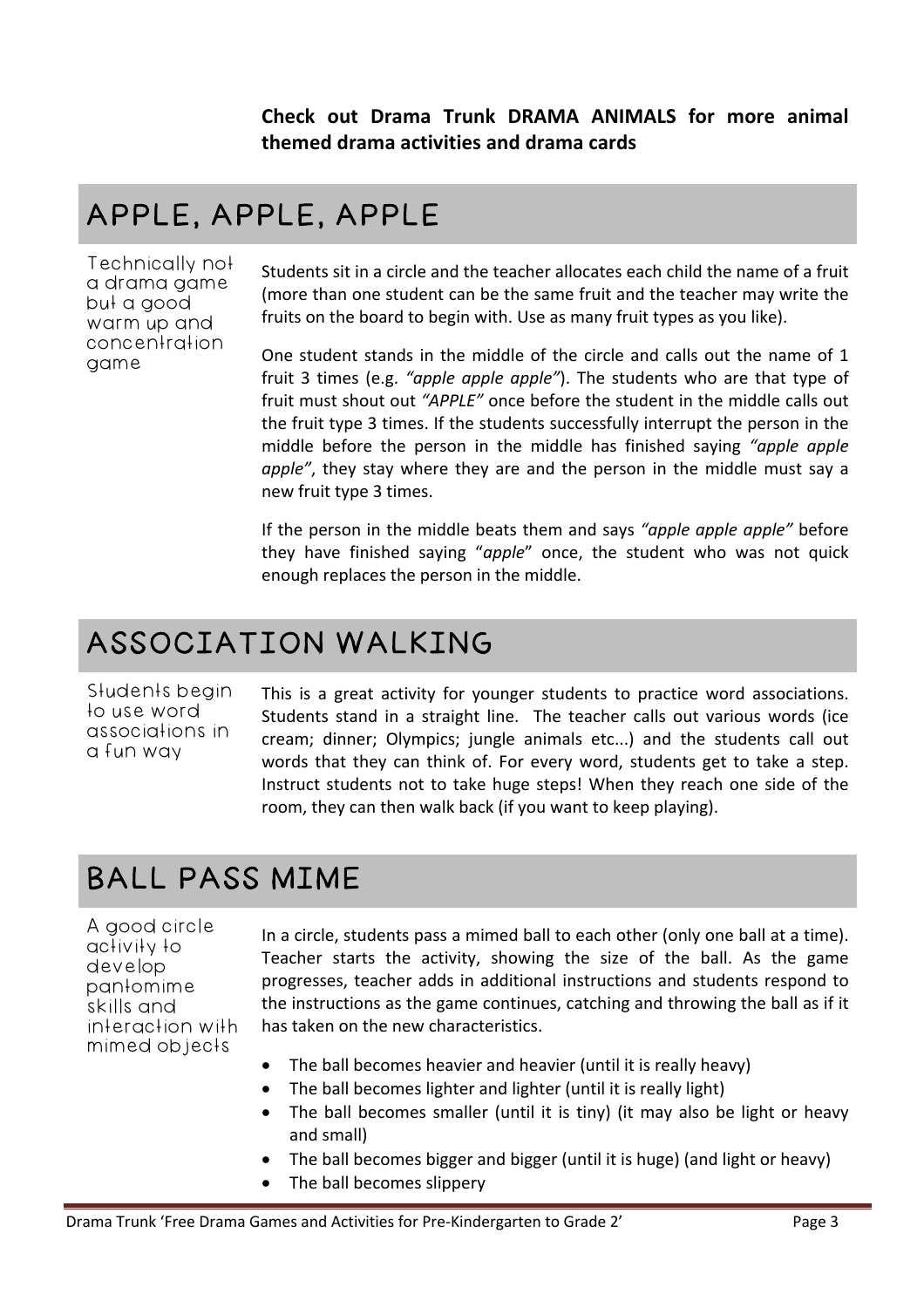- The ball becomes sticky
- The ball becomes hotter / colder
- The ball becomes spiky
- The ball becomes fragrant

#### **Check out Drama Trunk MAGIC BOX for more mime activities!**

## BODY HIDE

A fun <del>I</del>eam<br>building ac<del>l</del>ivi<del>l</del>y

In groups of  $5 - 6$ , students must 'hide' one of the group members with their bodies. The teacher and audience try to see pieces of the hidden person (shoes, an ear etc) and call out what they can see as the group adapts to hide the whole person.

**Extension:** When the group succeeds, remove a person so they have to hide the person with 4, 3, 2 students.

## CAPTAIN'S COMING

| A classic<br>children's game<br>that is always<br>loads of fun.                               | A classic game that is always lots of fun and a great way to get students<br>energised. As the teacher calls out instructions, students react and the last<br>student to do so is out (and becomes a judge). |
|-----------------------------------------------------------------------------------------------|--------------------------------------------------------------------------------------------------------------------------------------------------------------------------------------------------------------|
|                                                                                               | <b>Directions:</b>                                                                                                                                                                                           |
| Great to play                                                                                 | CAPTAIN'S COMING: stand up straight, salute and say "yes sir"                                                                                                                                                |
| before<br>rehearsal of a<br>play to get<br>słudenłs<br>listening and<br>using their<br>bodies | SCRUB THE DECKS: on the ground making scrubbing actions                                                                                                                                                      |
|                                                                                               | HIT THE DECKS: Lying flat on the ground                                                                                                                                                                      |
|                                                                                               | MAN OVERBOARD: In pairs, one student is drowning calling "help help" and                                                                                                                                     |
|                                                                                               | the other student throws them a rescue rope and reels them in                                                                                                                                                |
|                                                                                               | SHARK ATTACK: hands in the air screaming and running in circles                                                                                                                                              |
|                                                                                               | OCTOPUS: In pairs one person stands behind another and both wave their                                                                                                                                       |
|                                                                                               | arms out to the side                                                                                                                                                                                         |
|                                                                                               |                                                                                                                                                                                                              |

You can also add in PORT (left) STARBOARD (right) BOW (front) STERN (back) and have students run to a section of the floor. The last one to get to that section is out.

## DRAMA FREEZES

Practice "drama freezes"

The ability to FREEZE is vital to drama activities. Practice the following drama freezes before doing your drama activities. Count students in 1,2,3 to show the following:

Create characters and situations

- *You have just seen superman flying in the sky*
- *You have just been splashed with mud*
- *You are pointing to something interesting*
- *You have a stomach ache*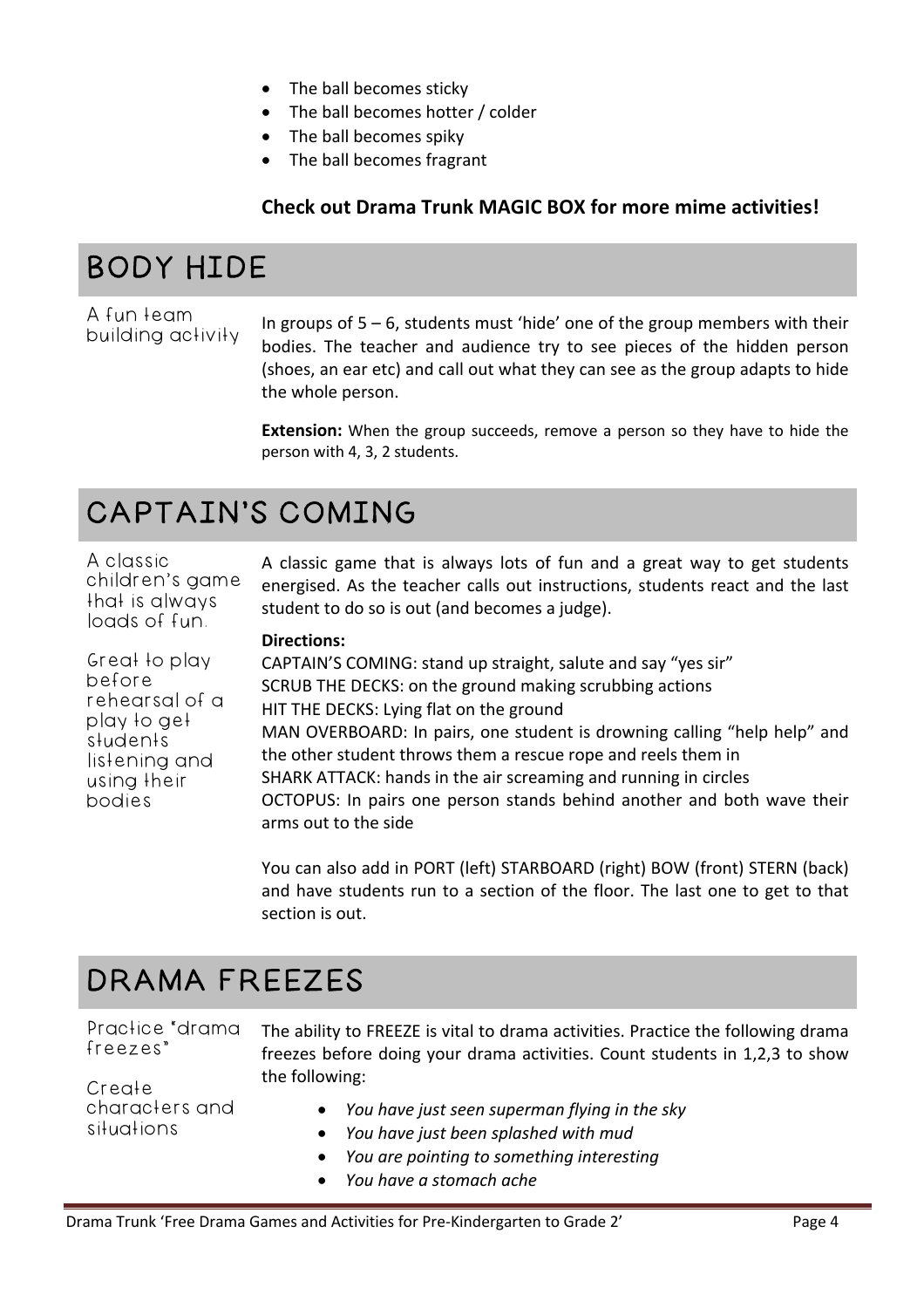- *You are modelling for a photo shoot*
- *You are being chased by a lion*
- *You are in the middle of a big dance move*
- *You are about to crash into something*
- *You are looking up at a giant*
- *You are getting dressed*
- *You are eating messy spaghetti*
- *You just stubbed your toe*
- *You are singing in the shower*

Or try these character freezes:

- *Zombie*
- *Pirate*
- *Witch / Wizard*
- *Teacher*
- *Superhero*
- *Burglar*
- *Frog / Cat / Dog etc...*

**Extension:** "Freeze and Go". Ask students to create a freeze and count them in to ACTION. On ACTION, students have to walk, move and talk or make sounds like the character or in reaction to the situation.

#### **Check out Drama Trunk DRAMA CARDS for hundreds of character ideas + more drama activities!**

**For more character activities, try DRAMA TRUNK Character Machines!**

## DRAMA SCARECROW TAG

A drama twist to the classic game scarecrow lag. Like scarecrow tag but with drama freezes. You may like to start with the classic version to remind students how to play. You can also practice doing some "drama freezes" before you begin (see above activity 'drama freezes').

**Practice** dramatic poses in a fun way

One person (or more) is "IT" and must try and catch the other class members. When a student is "tagged" they must freeze in an interesting drama pose (they may like to use one of the drama freezes they have already practiced or come up with their own). Other students in the game must try and "un-freeze" the students who are frozen by copying their drama freeze. They must stand directly in front of the frozen person when copying the freeze and try not to be tagged by the person who is "IT" themselves (otherwise they have to drama freeze as well).

#### **For more original drama activities, check out DRAMA TRUNK!**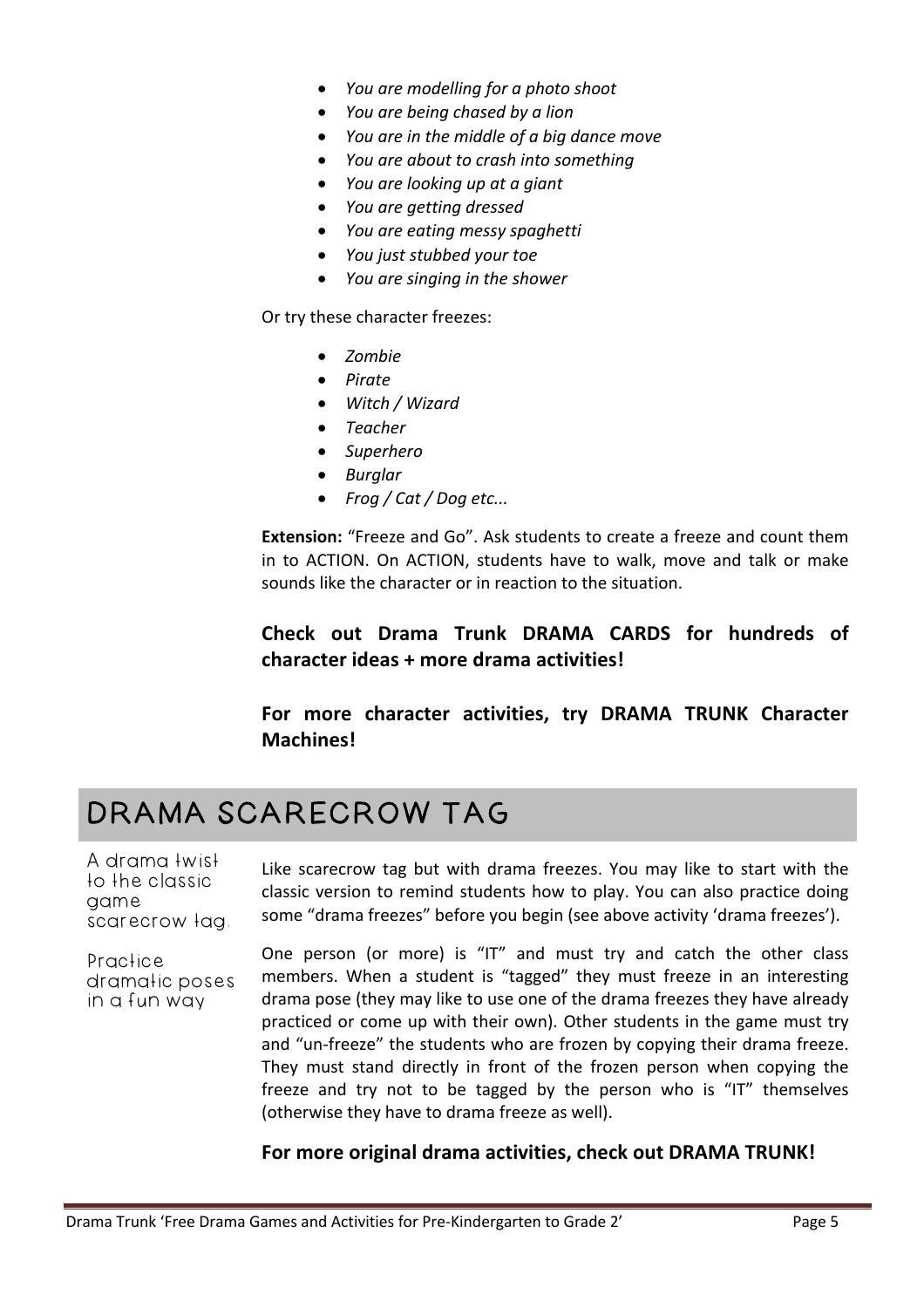## EXAGGERATION CIRCLE

Students practice exaggerated gestures

Students stand in a circle. The aim of this game is to create **exaggerated gestures**. The teacher starts the game by doing a simple gesture. The next student in the circle must make the gesture a little more exaggerated. Students continue around the circle, making the gesture more and more exaggerated until it is completely over the top. Students should focus on exaggerating the gesture, not changing it completely!

**Extension:** add a sound to the gesture.

## GIANTS, KNIGHTS AND WIZARDS

A really fun adaptation of "rock paper scissors" encouraging group ethos

In a circle, teach and practice 3 actions/sounds

**GIANTS**: stamp their feet with their arms in the air and say "fee fi fo fum" **KNIGHTS:** draw their swords and say "en guard" **WIZARDS**: throw both arms forward as if throwing a spell and say "*shazaam"*

Split the class into 2 even sized groups. The groups must stand far enough away from each other to secretly decide as a group whether they will become knights, giants or wizards. Once they have decided (you can give them a short period to decide) the groups stand opposite each other. The teacher counts the groups in 1, 2, 3 and on 3 they must do the action/sound as a group.

Instruct students that: Knights beat Giants Giants beat Wizards Wizards beat Knights

After they have completed the whole action/sound, the losing team must run back to their line before the winning team members catch them. Any losing team member caught by the other team becomes part of the new team. Play until all players are on one team only.

## GOOD AFTERNOON, YOUR MAJESTY

A good whole group game to encourage students to use their voices in interesting ways

Teacher chooses one student to "sit on a throne" which faces away from the rest of the class (you might give them a crown as King /Queen).

Teacher chooses a "servant" from the class by pointing to them. Make sure no one gives away who has been chosen. The servant creeps up behind the King/Queen and says:

*"Good Afternoon, Your Majesty"* in a silly voice.

Teacher may practice some "silly voices" before starting

The King/Queen has to try and guess who the servant is. You may like to give students up to 3 guesses. If the King/Queen guesses, give them a round of applause and congratulate "Your Majesty".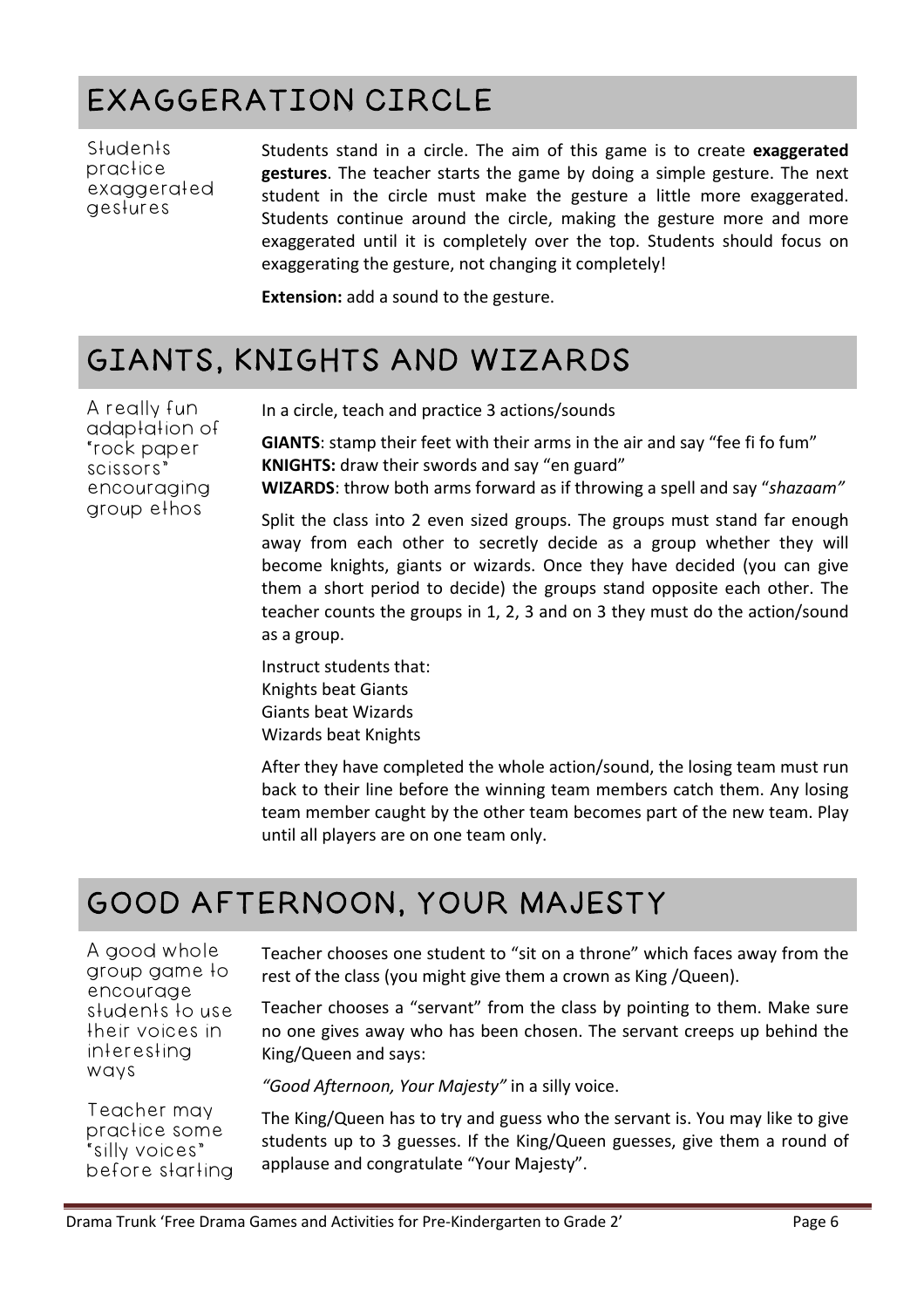the game Take it in turns to be King/Queen or servant. It may take some practice to master silly voices but they will love the game when they master it.

## GROUP FREEZE

A concentration game that focuses students on their surrounds Students and teacher walk around the space. As soon as the teacher stops walking, students must "freeze". See how quickly the group can freeze. **Extension:** Instead of the teacher, any student (or a secretly allocated) student can stop, prompting everyone else to freeze.

## LAP, LAP, CLAP, SNAP

An areal activity to learn names and practice rhythm Students sit in a circle. All students say their name around the circle. Demonstrate and practice the rhythm with actions. **Say:** *"Lap Lap Clap Snap"*  **Actions:**  Lap Lap – students slap their thighs twice in time with the rhythm Clap – clap hands once Snap – clicking fingers once with both hands

> Practice the rhythm with actions until the class has mastered it. Now switch the word "snap" with student names. Students continue the pattern.

#### **Example:**

TEACHER: *Lap Lap Clap Michael* MICHAEL: *Lap Lap Clap Harry* HARRY: *Lap Lap Clap Juliette* JULIETTE: *Lap Lap Clap Eva*

**Extension:** Speed up the rhythm and start eliminating students who miss the rhythm

## LOCATION FREEZE

#### Students use their imagination to create frozen "tableaux" that depict locations

Students accept "offers" made

students and

by other

explore imagery Teacher explains that a "frozen tableaux" is a frozen picture or postcard that the students will make to show the class a location or setting. Students will be directed to get up one at a time and think of something or someone that would be in a location.

The teacher prompts students to create a "tableaux" or "frozen picture" with around 5 or 6 students, getting input from the class about what characters / things they might find in the location.

#### **Example:**

The scene is in a HOSPITAL EMERGENCY ROOM: Teacher asks students to think of characters they might find in a hospital waiting room. Teacher encourages students to interact with each other and to complement other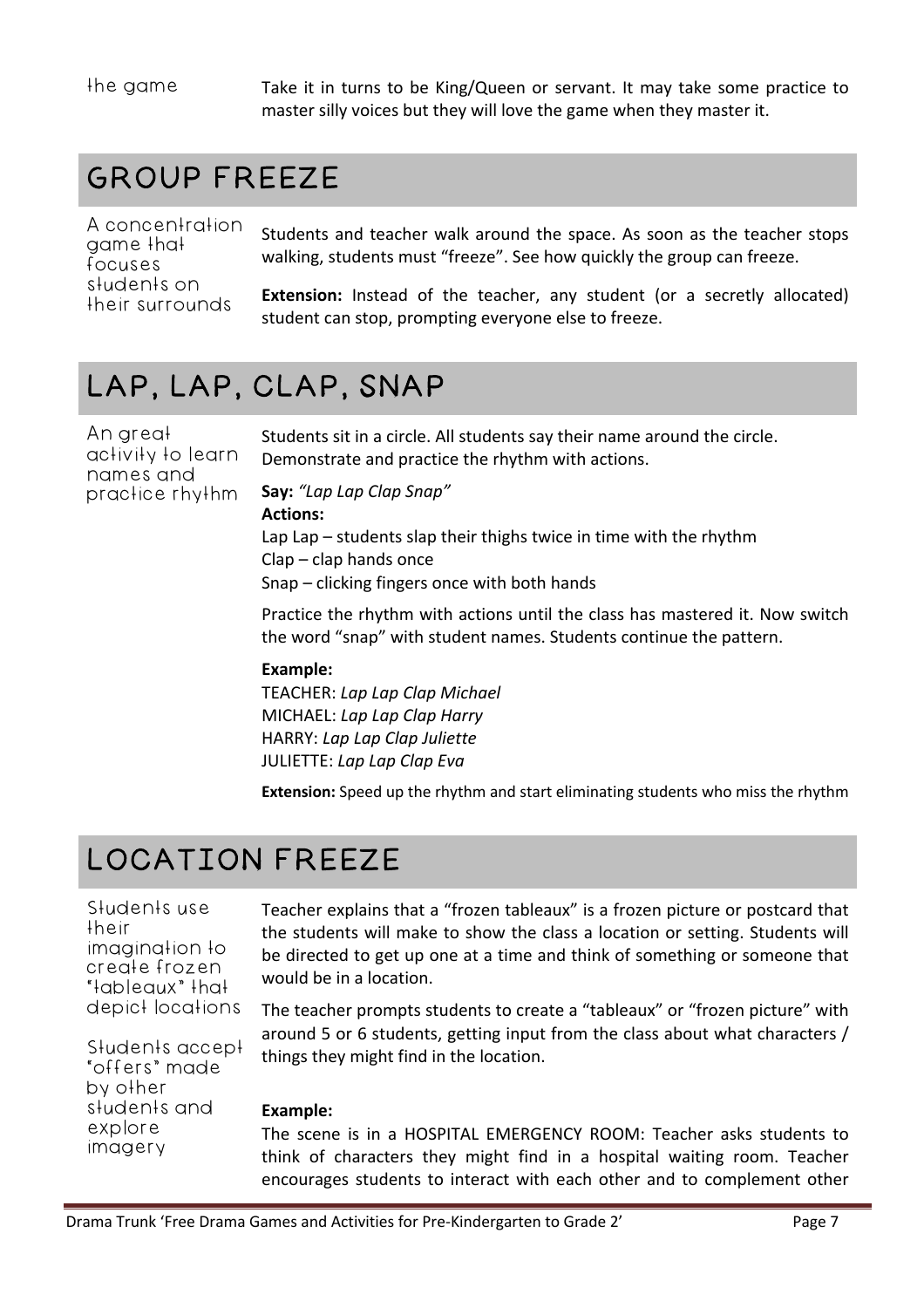Students learn the drama technique of 'tableaux'

freezes.

- *Doctor* teacher asks one student to hop onto the stage and show a freeze like a doctor doing something in the scene. The doctor might be reading a chart or examining a patient.
- *Nurse*  teacher directs a student to take a freeze as a nurse, thinking about what the nurse might be doing. The nurse might take a freeze like they are talking to the doctor or perhaps the nurse is at the nurses desk.
- *Patient –* teacher directs a student to take a freeze as a patient. Perhaps they become the patient who is being examined by the doctor. The patient might hold their leg as if it were broken.
- *Parent –* teacher directs a student to take a freeze as the parent of the patient. Perhaps they put their arm on the shoulder of the patient or freeze like they are asking the doctor or nurse a question.
- *Paramedic*  teacher directs a student to take a freeze as a paramedic. Perhaps they are wheeling in a stretcher bed with another patient they just picked up in the ambulance.
- *Patient on Stretcher -* Encourage students to interact in the scene and work with the existing tableaux. As the last freeze was a paramedic wheeling a patient in, encourage a student to become that patient.

Try different locations and create multiple frozen pictures! You can have as little or as many students as you like in the tableaux.

**Extension:** Have students come up with 1 line to say as their character. Once the frozen picture is complete, prompt the students to take it in turns to say their line.

#### **Check out Drama Trunk LOCATION (SETTINGS) Drama Cards for location ideas or try OLYMPIC EVENTS for more activities!**

## MINEFIELD (BLINDFOLDED LEAD ACTIVITY)

A trust building activity that also helps students with listening to and giving 'stage directions'

Teacher sets up a minefield by scattering objects over the floor (books, bags, pencils, scrunched up paper etc... nothing dangerous of course). Students may like to help setting up the obstacle course. You can call the objects "mines".

In pairs, students will direct their blindfolded partner around the minefield using "stage directions" (so voices only). They should try to get from one side of the room to another without touching any mines. If there are too many students to do this at the same time, split the class into groups and have the others form an audience. Ask students to listen for "good stage directions".

**Alternative:** The whole class directs one blindfolded student through the obstacle course, taking it in turns to say one command each.

Teacher may need to prompt students with example commands: *Take 4 small steps forward Take 1 large step to your right* 

**Extension:** Students have to sit down if they step on something.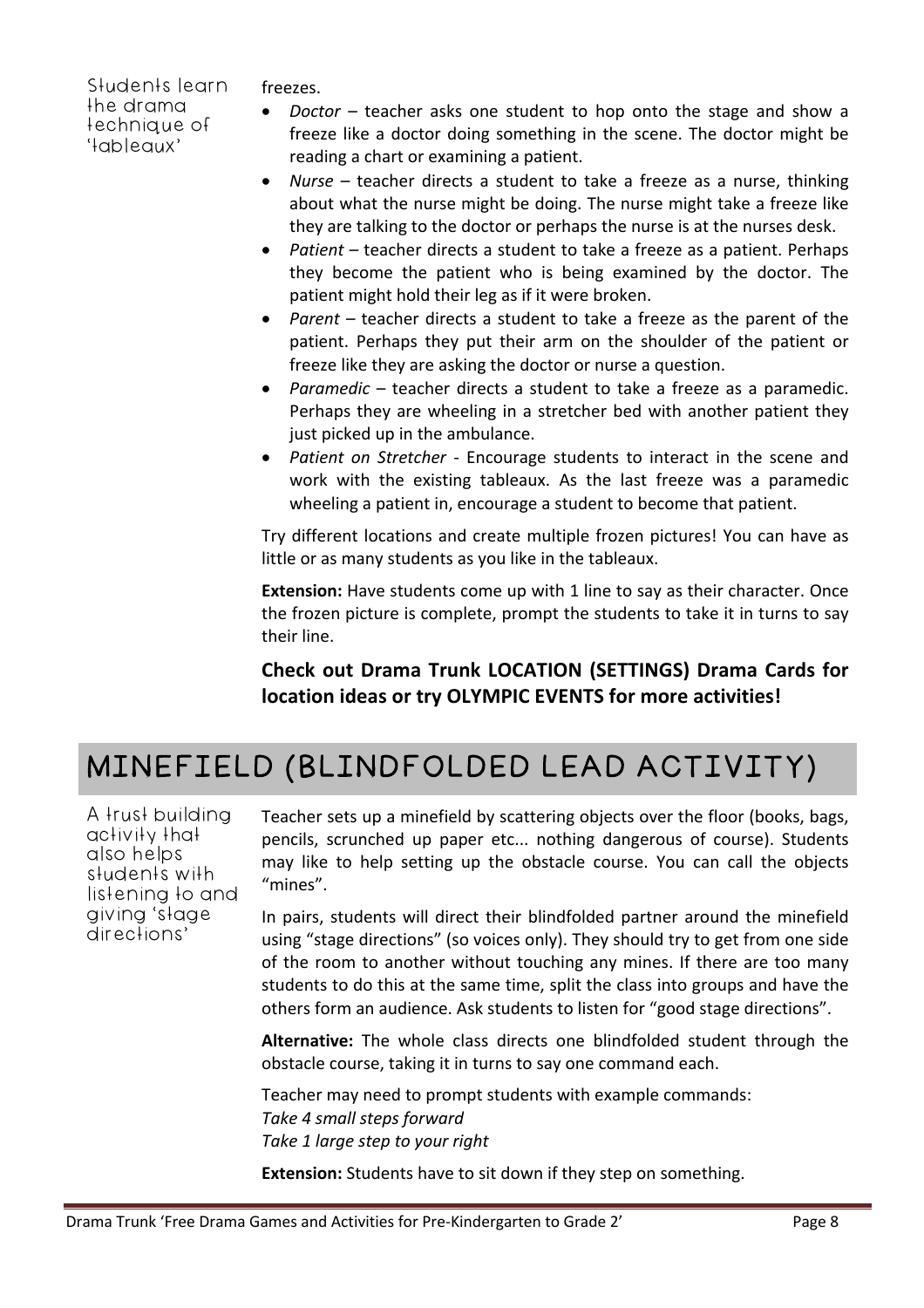**Note:** older students can be introduced to proper stage directions through this game (2 steps stage right, 3 steps stage left etc... but younger students should just practice giving and receiving commands).

## MIRROR

A good focus activity which also acts as a gentle physical warm up

Students must face a partner and "mirror" their actions. Encourage the leader to do big and slow movements and switch around so that everybody has a turn leading. Prompt students to use their faces (do funny faces in slow motion) and to use every part of their body. Teacher can give an example of large movements for inspiration or call out different actions (like 'do a big sweeping movement with your legs' 'lift both of your arms in the air and shake them around' 'crouch to the ground and get up slowly doing a funny face').

#### **Check out Drama Trunk DRAMA SHOES for more movement activities!**

## OBJECTS (LIVING PICTURES)

Students work together to create shapes with their bodies

Develop pantomime skills

Teacher explains that students must use their bodies to create objects. In small groups (3-4) students work together to become different parts of objects. For example, teacher calls out "*roast dinner"* and one student becomes a carrot (lying out long and straight), one student becomes the plate (making a circle body shape around the carrot) one student becomes the roast potatoes (crouching) and one student becomes the meat (making a meat shape).

Encourage students to think creatively and tell them that there are no wrong ways to create the objects as long as they are working together.

- Give students a timeframe and count down while they are creating the freezes
- Provide individual group prompting as the groups create their freezes

**Example objects:** Shoe; Kite; Car; Lamp; Octopus

**Extension:** add in sounds and repetitive movement

#### **Check out Drama Trunk LIVING PICTURES Drama Cards for more pantomime ideas and activities!**

## OCTOPUS

Not a drama game but a fun game to play (if there is enough space) to get

One student is the octopus.

The octopus stands in the middle of the space in front of the rest of the class who should be lined up in a straight line.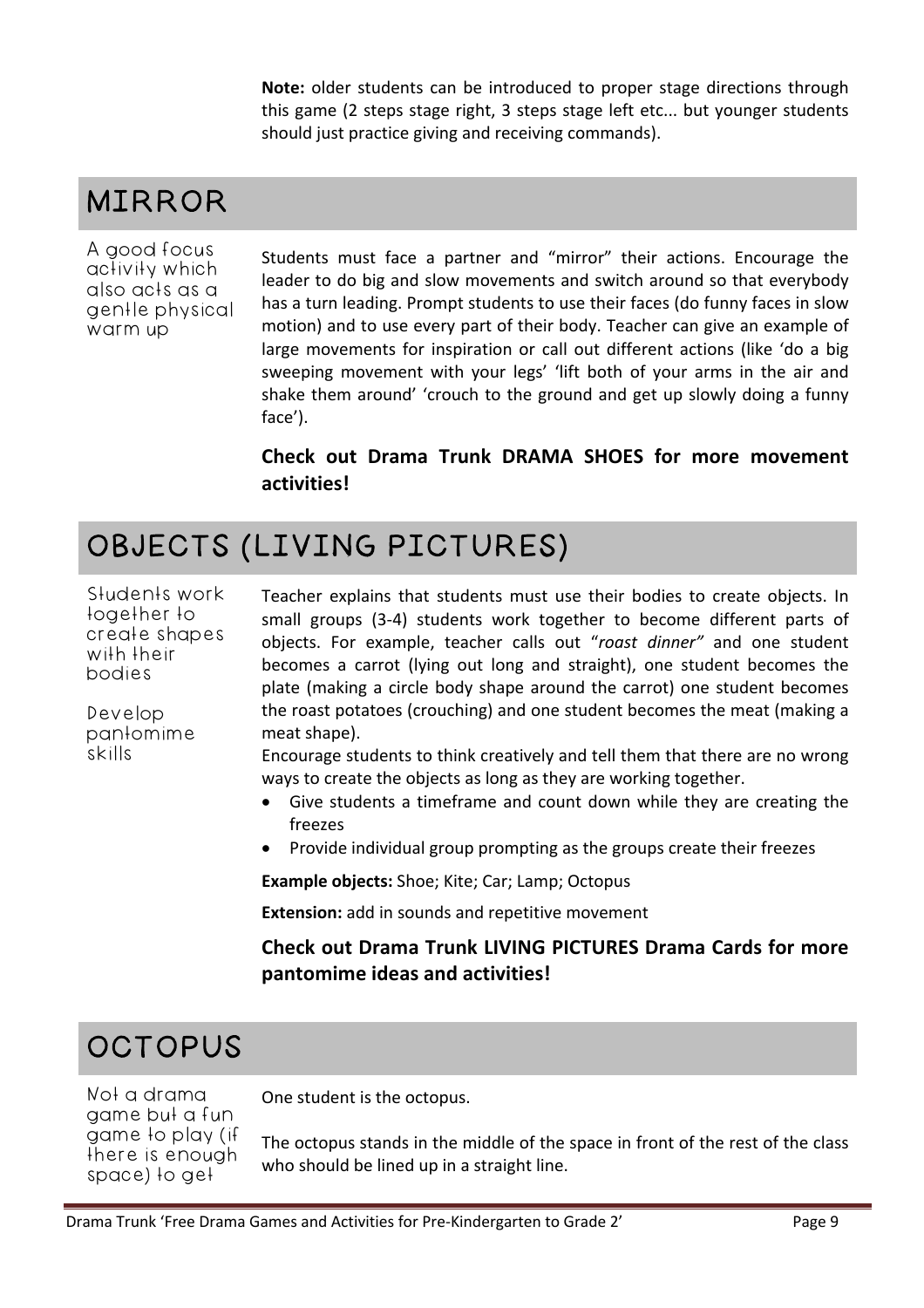students warmed up or to round off a drama lesson

When the octopus calls out "OCTOPUS" the class has to run across the space to get to the other side. The octopus tries to tag as many people as possible.

When someone is tagged they must stand still on the spot with their arms out waving. They are now "seaweed" and will try and tag people as they run across (without moving). The seaweed can turn around to face the line of students before they run but are not allowed to move their feet to tag students as they run past.

The winner is the last person to be tagged.

## QUICK-CHANGE ARTIST

Develop observation skills

One student becomes the "quick change artist" and stands in front of the class showing off their different angles. The quick-change artist then leaves the room and changes something noticeable about themselves (puts their hair up, undoes a button, switches left and right shoes etc...). The quickchange artist then comes back inside and stands at the front while the audience tries to guess the change. The first student to guess the change becomes the next quick-change artist.

## PRESENTS

A creative activity to practice pantomime skills and develop improvisations skills

Before you begin, practice miming opening a present with the students showing how to mime taking the paper off and opening the flaps of a box.

In pairs, one student hands another student an imaginary present. Their partner takes the box and opens it and pulls out something that they have always wanted. The student says (in a loud and excited voice)

"*I've always wanted a ..........*"

Students think about objects and how to represent them

And interacts briefly with the object, showing its size, how it works, how heavy it is, miming the shape and talking about how they are using it. Encourage loud voices.

This activity should be done quickly. Switch the students around a few times so they have a few goes each of giving and receiving presents.

**Check out Drama Trunk MAGIC BOX and DRAMA SHOES for more mime ideas!**

## RECEIVER RIGHT CLAP

A good and energetic focus activity In a circle, students throw a "clap" to any other player by clapping both hands together in a forward motion towards the person they are throwing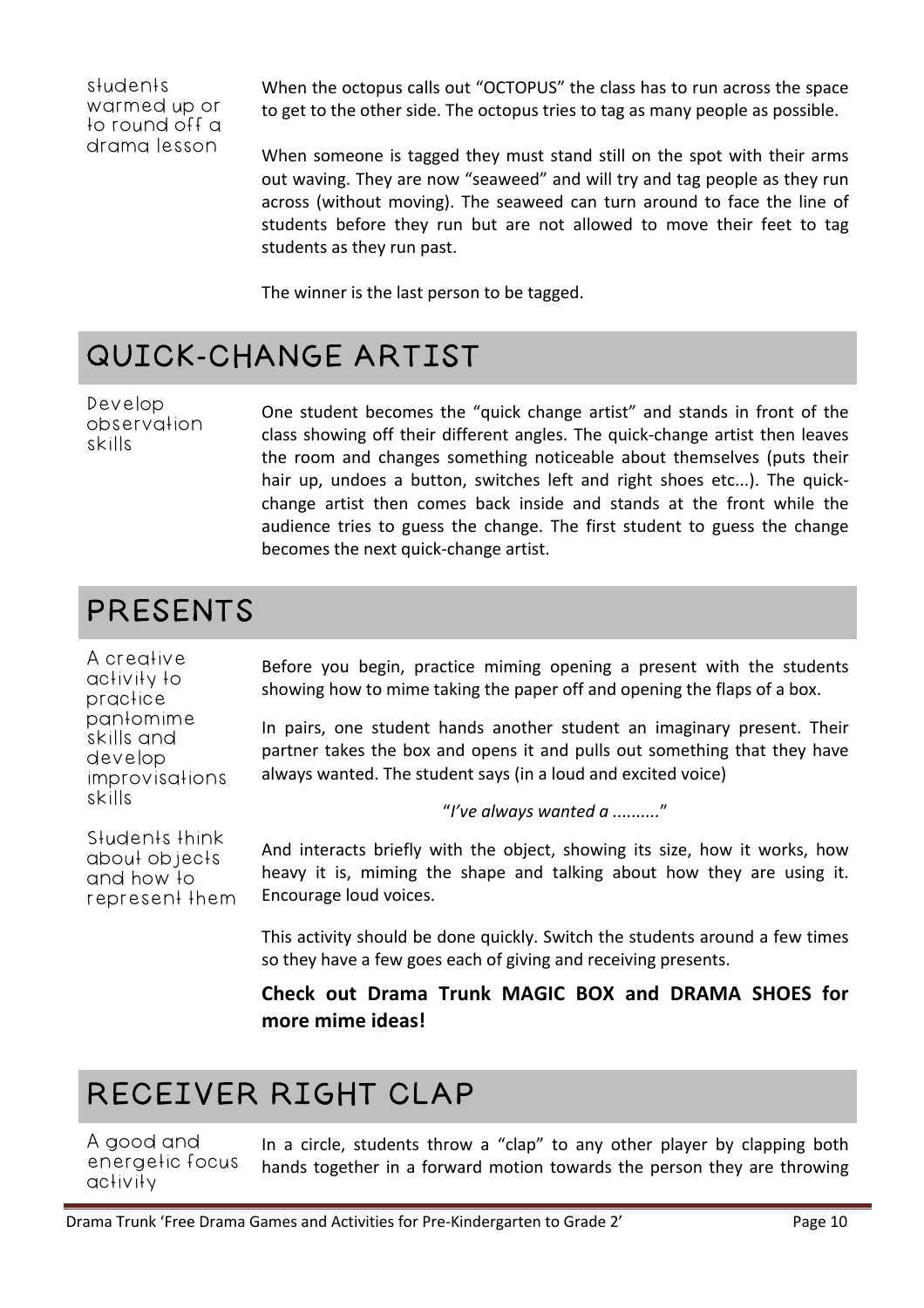the clap to. As well as the clap noise, the student sending the clap makes a "whoosh" sound. The student receiving the clap makes a "sucking" sound as they pull the clap to their chests (with both hands). The receiver then throws the clap to someone else. Make the game faster and faster as students get the hang of it.

**Extension:** Instead of the receiver throwing the next clap, ask the person on the right or left of the receiver to throw the next clap after the receiver has received it.

## STRING OBJECTS

Students work together to create shapes

Encourages group communication You will need a long piece of string for this activity.

Students take hold of the string with both hands and hold it at around waste level. Explain to students that they must work as a group to create the shapes you call out with the string (i.e. circle, square, triangle).

- You can also split the class into groups and see who creates the shape first.
- Ask students to try and make shapes without any sound or with their eyes closed

## THIS IS MY FRIEND

A great "get to know you" activity

Students practice talking to each other and presenting information to the whole class

Teacher splits class into pairs and tells the class that they only have "1 minute" to do this activity (this will prompt students to think quickly and because it is short, the quieter students will feel more confident as they know they don't have to talk for a long time).

In just 1 minute, one partner must tell the other as many things about themselves as possible. The teacher may prompt this before students begin with some examples of things that they may talk about. Teacher tells students that once they are finished talking for 1 minute, their partner is going to introduce them to the class and tell the class a few things about them.

#### **Example prompt questions:**

- *What is your favourite food?*
- *Do you have any pets?*
- *Do you have any siblings?*
- *What do you love to do (hobbies)?*
- *What was your last teacher's name?*
- *What did you do on your last birthday?*
- *Name some things that you love.*

Once the students understand the activity and have been given some prompts, teacher counts the first student in and says ACTION. Teacher walks around and encourages / helps students.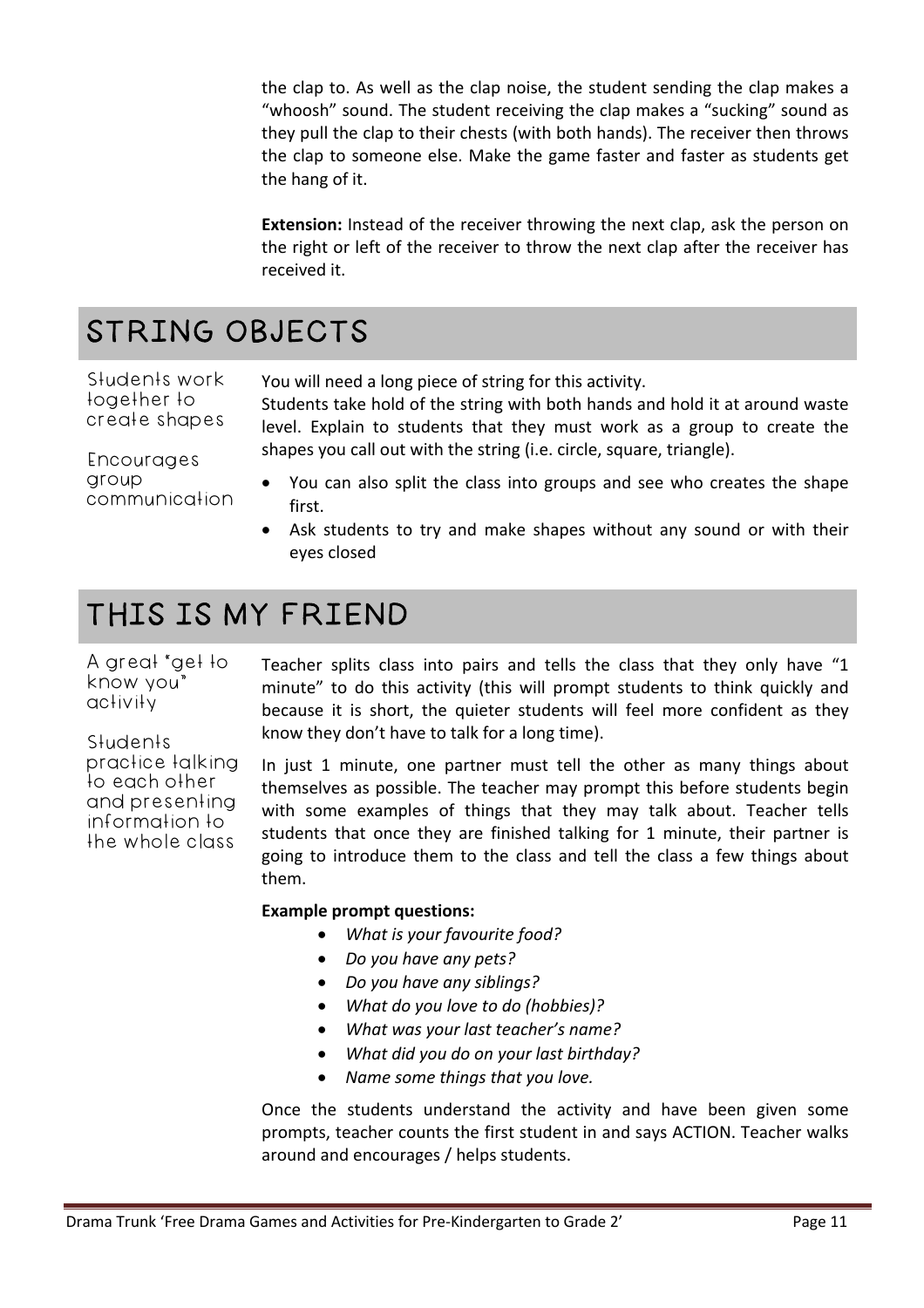Once a minute is up, the teacher asks their partners to tell the class  $2 - 3$ things about their new friend. The class may sit down for this. Now, switch over so that everyone has a turn to introduce a new friend.

## TOUCH THE COLOUR

Not a drama game but a really fun warm up activity to get the class moving

Familiarise a new space

Teacher calls out different colours and students must find something in the space which is that colour and "touch it".

- Can add the instruction that students are not allowed to touch each other (although I never have)
- Can eliminate the last student to find something
- Can repeat colours but tell students they are not allowed to touch the same coloured thing more than once

#### **Check out Drama Trunk DRAMA COLOURS for more drama activities based on colours!**

## TRAFFIC LIGHTS

A fun little warm up game to get students up and moving and listening to instructions Can be played quickly Students walk around the room and following the cues that the teacher calls out. The last student to act is out and sits down. Students that are out may like to help the teacher and spot the last students to act. When students have the hang of it, it's fun to call out the same cue 2 or more times in a row and catch students who move, stop etc... RED – *Students stop still with both feet on the ground*

YELLOW – *Students stand with one foot in the air*

GREEN – *Students walk around the space*

**Optional:** OTHER COLOUR (either have just one other colour (i.e. purple) or when the teacher calls out any colour other than red, yellow or green)  $$ students must wave their arms and do a little dance.

## WHO'S GOT THE KEYS TO THE CASTLE?

A favourite game for this age group

Sit down game

Practice drama voices and facial

One student stands at the front with their back turned to the rest of the class. The rest of the class sit quietly in a huddle in front of the teacher. The teacher quietly chooses one student to have the "keys" and quietly hands that student the keys. The student with the keys gives them a jingle and all of the students put their hands behind their backs and pretend that they have them.

Students are instructed to look "*as guilty as possible*" so that the student at the front thinks that they have the keys.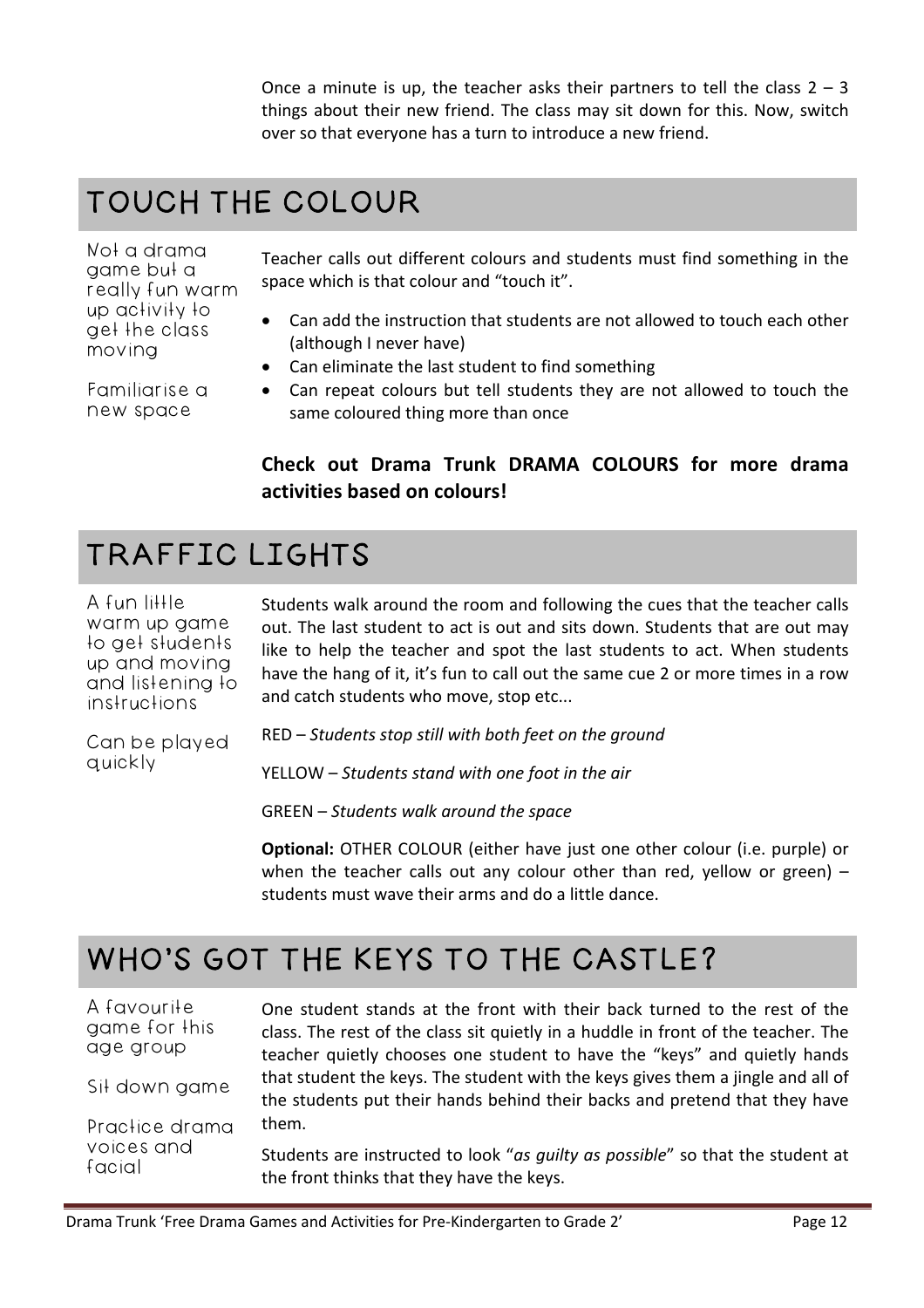expressions Students are also given a character voice to say the following line 3 times (e.g. witch, ghost, pop singer, mouse, giant) when the student at the front turns around (this is practicing character voices). Each time they say the line, it gets a little louder (practicing volume).

> When the student at the front turns around, the class says (3 times all together):

> > *"Who's got the keys to the castle?"*

The student at the front has 3 guesses to guess who has the keys. As the student guesses students, they reveal their hands to either have the keys or be empty.

Students may also like to suggest what character voices to use.

#### **Check out Drama Trunk CHARACTER and QUIRKY CHARACTER Drama Cards for hundreds of character ideas!**

## YES, LETS!

A classic drama game teaching students to accept offers

Students use movement, gesture and voices

Students practice improvisation and responding Teacher explains that in this game, the most important thing is that you accept "offers" made by everyone to do an activity and puts lots of energy into acting out the activity, using your voice and actions.

The teacher prompts students to find their own space in the room and practices some actions. When the teacher says "Let's ...*activity...."* the class must all say "Yes, Lets" loudly and then start acting out that activity.

#### **Example:**

The teacher calls out "*Let's dig a hole"* and the class says "Yes, lets!" and start acting out digging a hole. The teacher should join in with the actions and saying "yes, lets". Students can add dialogue and sounds but don't push this until they are more comfortable.

**Let's:** Drive a car */* Ride a horse / Skip around the class / Brush our hair / Catch a butterfly / Tell a naughty child off

The teacher should encourage a very loud and enthusiastic "Yes, ,lets!" which will impact the energy the students put into acting out the activities. Students may also be prompted to loudly suggest their own "Lets..." activity that the rest of the class will then follow.

#### **TERMS OF USE**

Please note that this product is for personal classroom or home school use by a single purchaser only. You may not distribute, copy or modify this product other than for your own personal classroom use.

© Drama Trunk. All rights reserved.

Graphics Credit: